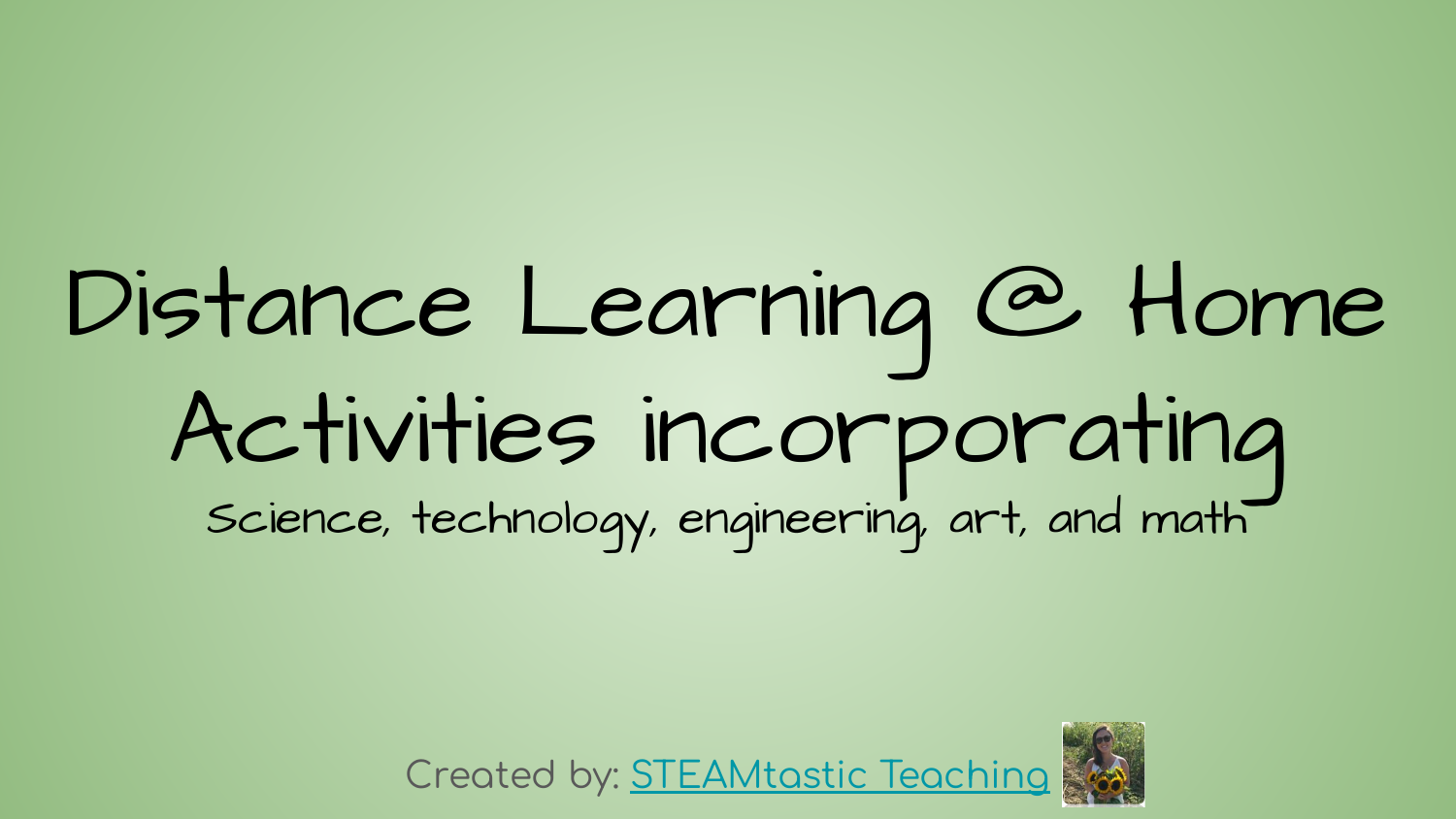

#### About STEAMtastic Teaching

Hello! My name is Emily Sullivan and I am<br>the teacher behind STEAMtastic Teaching.

I have been teaching since 2015, but I've<br>been teaching STEAM to students in grade<br>K-4 since 2016.

ALL of my resources have been taught within my classroom first and adjusted prior to selling them through Teachers Pay Teachers.

I am very excited to provide you with activities I do with my students. I will<br>always encourage you to have fun with your<br>students and while they design/build/create\_provide prompting<br>guestions such as: What made you design it this way?

What would happen if...

© STEAM tastic Teaching

I noticed you redesigned, what made you change your idea?

This gets your students thinking deeper<br>about their creating/problem solving

Most importantly, have fun and be creative!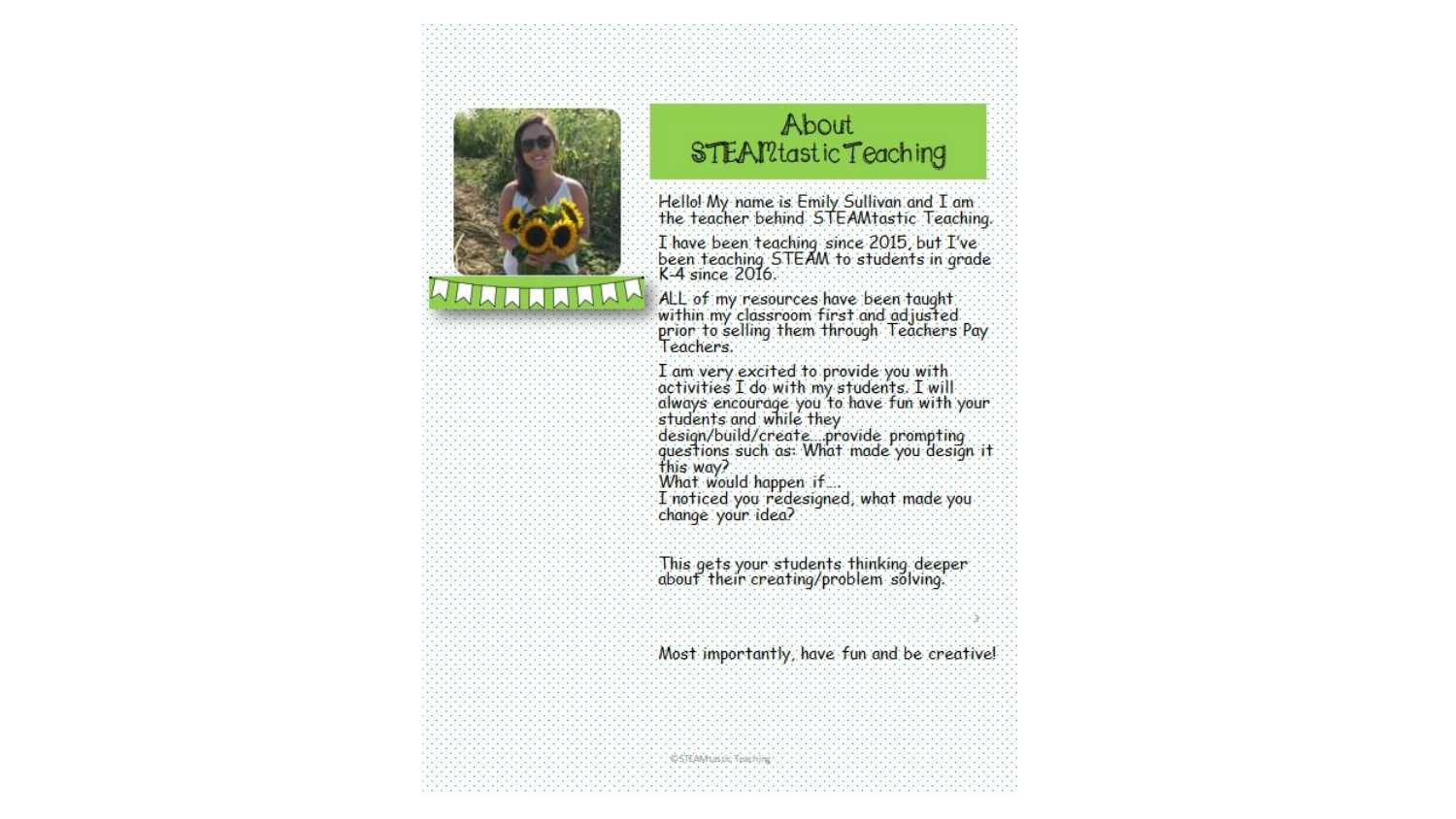### Activities incorporating the different components of STEAM (Grades 3-4)

| Science                                                                                                                                                                   | Technology                                                                                                                                                          | Engineering                                                                                                                                                                  | Art                                                                                                                      | Math                                                                                                                                               |
|---------------------------------------------------------------------------------------------------------------------------------------------------------------------------|---------------------------------------------------------------------------------------------------------------------------------------------------------------------|------------------------------------------------------------------------------------------------------------------------------------------------------------------------------|--------------------------------------------------------------------------------------------------------------------------|----------------------------------------------------------------------------------------------------------------------------------------------------|
| Scientists wont to understond the<br>world around us. Ask 5 questions to<br>learn more about something in<br>nature. Then research one of those<br>questions more deeply. | Complete a coding challenge on<br>Mr.Pearse.com<br>Click on the tab "learn" then "code.org"                                                                         | Imagine you only have one leg. Design<br>a prosthetic leg using household<br>items. Test it out! How do you make it<br>comfortable? How would you attach it<br>to your body? | Draw your ideal future city. What<br>areas will keep citizens healthy and<br>happy? What laws would you put in<br>place? | Play some basketball! Count how many<br>baskets you make out of 10. Now<br>create a fraction! What does this<br>fraction tell you?                 |
| Create your own experiment using<br>baking soda and vinegar. Make a<br>prediction BEFORE you test.                                                                        | Complete one of the "offline" coding<br>challenges at this website:<br><b>Click Here</b>                                                                            | find your favorite doll or action figure.<br>Design a zipline to help them travel<br>from a height of at least 4 feet.                                                       | Make a greeting card using 3-D popup<br>art.                                                                             | Help your family with grocery<br>shopping. Determine a budget and<br>select items without going over your<br>budget.                               |
| Place a small ball on top of a larger<br>ball and drop them at the same<br>time-watch how energy can transfer!                                                            | Design and build a new piece of<br>technology. What problem does it help<br>with?                                                                                   | Design and built a catapult. Test your<br>accuracy and power by knocking over<br>a tower of cups. (don't forget your<br>labels!)                                             | Make a piece of artwork using<br>reflection and rotational symmetry                                                      | Help an adult with dinner. Measure<br>the ingredients. What would you do to<br>double the recipe?                                                  |
| Build a window greenhouse and watch<br>your plants grow<br><b>Click here for setup instructions</b>                                                                       | Watch one of the videos from<br>Mr.Pearse.com and write about how it<br>made you feel. What does it make you<br>think about?<br>Click "video" tob then "the future" | Use different materials to protect a<br>water balloon from popping. Go<br>outside and test by dropping it or<br>throwing it against a tree.                                  | Create a new song on Mr.Pearse.com<br>Click on "games" tab then<br>"Song maker"                                          | Measure the length of your hand. Now<br>you have your own personal ruler! Go<br>out and measure 10 different items.                                |
| Turn on your water slowly. Brush a<br>plastic comb through your hair 10x.<br>Slowly bring the come close to the<br>water. What do you think is<br>happening?              | What is your ideal STEAM job? Take a<br>quiz to find out!<br><b>Click Here</b>                                                                                      | Design and build a roller coaster from<br>paper, paper plates, and tape. How<br>long can you keep a ping pong ball<br>moving?                                                | Go outside a design a mural out of<br>cholk!                                                                             | Measure your heartbeat for 10<br>seconds. Convert to beats per minute.<br>Run around your house and measure<br>again. What is your new heart rate? |
|                                                                                                                                                                           |                                                                                                                                                                     |                                                                                                                                                                              |                                                                                                                          | @STEAMtastic Teaching                                                                                                                              |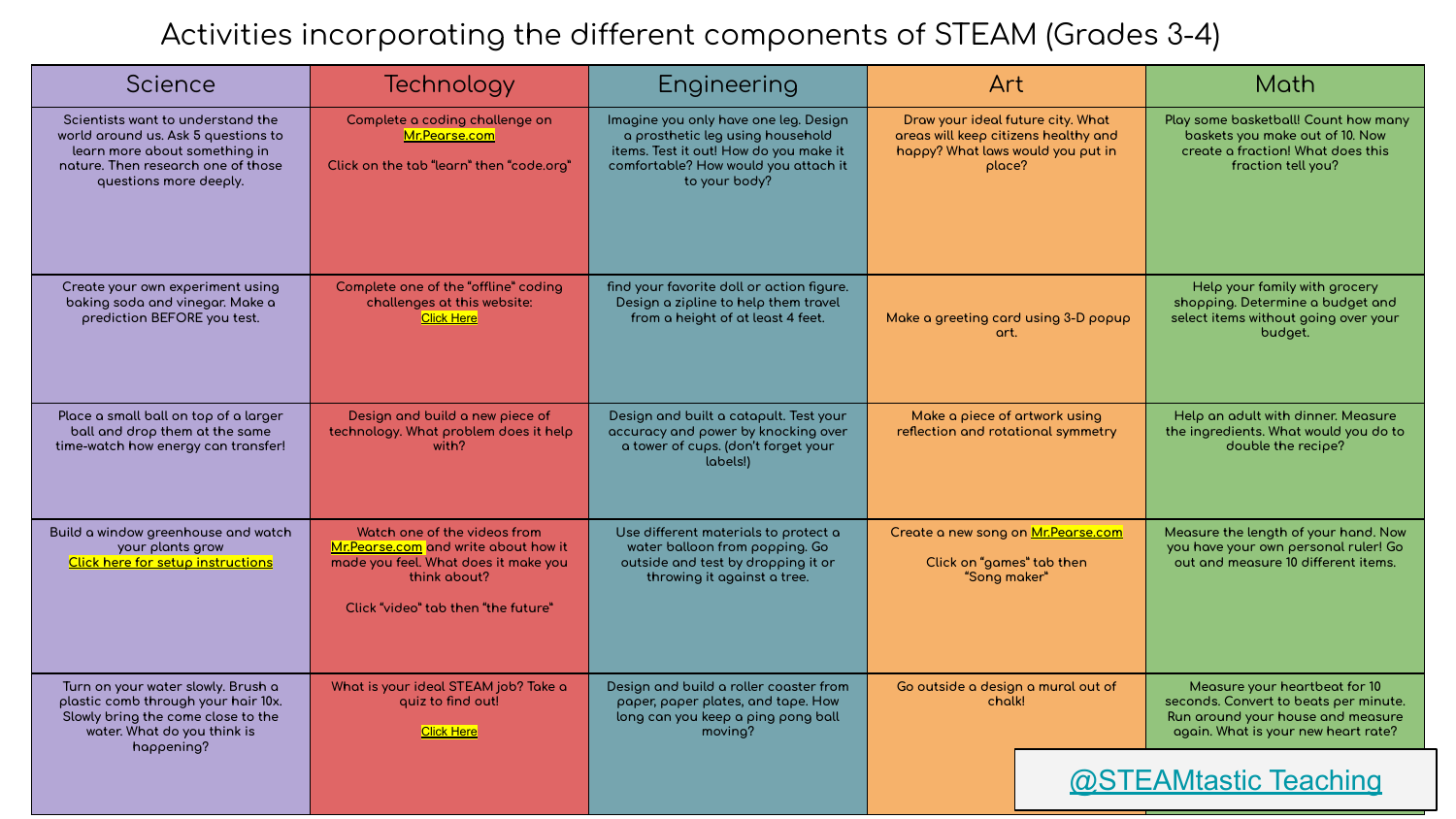#### Activities incorporating the different components of STEAM (Grades K-2)

| Science                                                                                                                                                      | Technology                                                                                                                                                           | Engineering                                                                                                                                                                     | Art                                                                                                                              | Math                                                                                                                                              |  |
|--------------------------------------------------------------------------------------------------------------------------------------------------------------|----------------------------------------------------------------------------------------------------------------------------------------------------------------------|---------------------------------------------------------------------------------------------------------------------------------------------------------------------------------|----------------------------------------------------------------------------------------------------------------------------------|---------------------------------------------------------------------------------------------------------------------------------------------------|--|
| Scientists wont to understond the<br>world around us. Ask 5 questions to<br>learn more about something in<br>noture. Write them down.                        | Complete a coding challenge on<br>Mr.Pearse.com<br>Click on the tab "learn" then "code.org"                                                                          | Design a paper airplane. Now build it<br>and test it 5 times. Don't forget to<br>record how it does for each test. Now<br>try to improve your airplane using the<br>same paper! | Draw your dream bedroom. Where<br>would you put your bed? Would you<br>have an area to play? What else would<br>be in your room? | Play some jump rope. Can you count<br>by 1s, 2s, 5s, and 10s?                                                                                     |  |
| Create your own experiment using<br>baking soda and vinegar. Make a<br>prediction BEFORE you test.                                                           | Complete one of the "offline" coding<br>challenges at this website:<br><b>Click Here</b>                                                                             | find your favorite doll or action figure.<br>Design a zipline to help them travel<br>from a height of at least 4 feet.                                                          | Make a greeting card and send it to<br>someone you miss.                                                                         | Help your family with grocery<br>shopping. Can you find out what it's<br>going to cost?                                                           |  |
| Plant a seed! Discuss what plants need<br>to survive! Watch it grow over the next<br>week and record your observations<br>each day!                          | Design and build a new piece of<br>technology. What problem does it help<br>with?                                                                                    | Design and built a catapult. Test your<br>accuracy and power by knocking over<br>a tower of cups. (don't forget your<br>labels!)                                                | Make a piece of artwork using using<br>only 2 different shapes.                                                                  | Use a small bag of candies like M&Ms,<br>and organize them. How many ways<br>can you organize your candy before<br>vou eat it!                    |  |
| Build a window greenhouse and watch<br>your plants grow<br>Click here for setuo instructions                                                                 | Watch one of the videos from<br>Mr. Pearse.com and write about how it<br>made you feel. What does it make you<br>think about?<br>Click "video" tab then "the future" | Use different materials to protect a<br>water balloon from popping. Go<br>outside and test by dropping it or<br>throwing it against a tree.                                     | Create a new song on Mr.Pearse.com<br>Click on "games" tab then<br>"Song maker"                                                  | Measure the length of your hand. Now<br>you have your own personal ruler! Go<br>out and measure 10 different items.                               |  |
| Turn on your water slowly. Brush a<br>plastic comb through your hair 10x.<br>Slowly bring the come close to the<br>water. What do you think is<br>happening? | What is your ideal STEAM job? Take a<br>quiz to find out!<br><b>Click Here</b>                                                                                       | Design and build a roller coaster from<br>paper, paper plates, and tape. How<br>long can you keep a ping pong ball<br>movina?                                                   | Go outside a design a mural out of<br>cholkl<br>Have someone trace you with chalk<br>and add details to your outline!            | Create an obstacle course. Count how<br>long it takes you to complete it! Can<br>you do it faster the second time? Get a<br>family member to try! |  |
|                                                                                                                                                              |                                                                                                                                                                      |                                                                                                                                                                                 |                                                                                                                                  | @STEAMtastic Teaching                                                                                                                             |  |